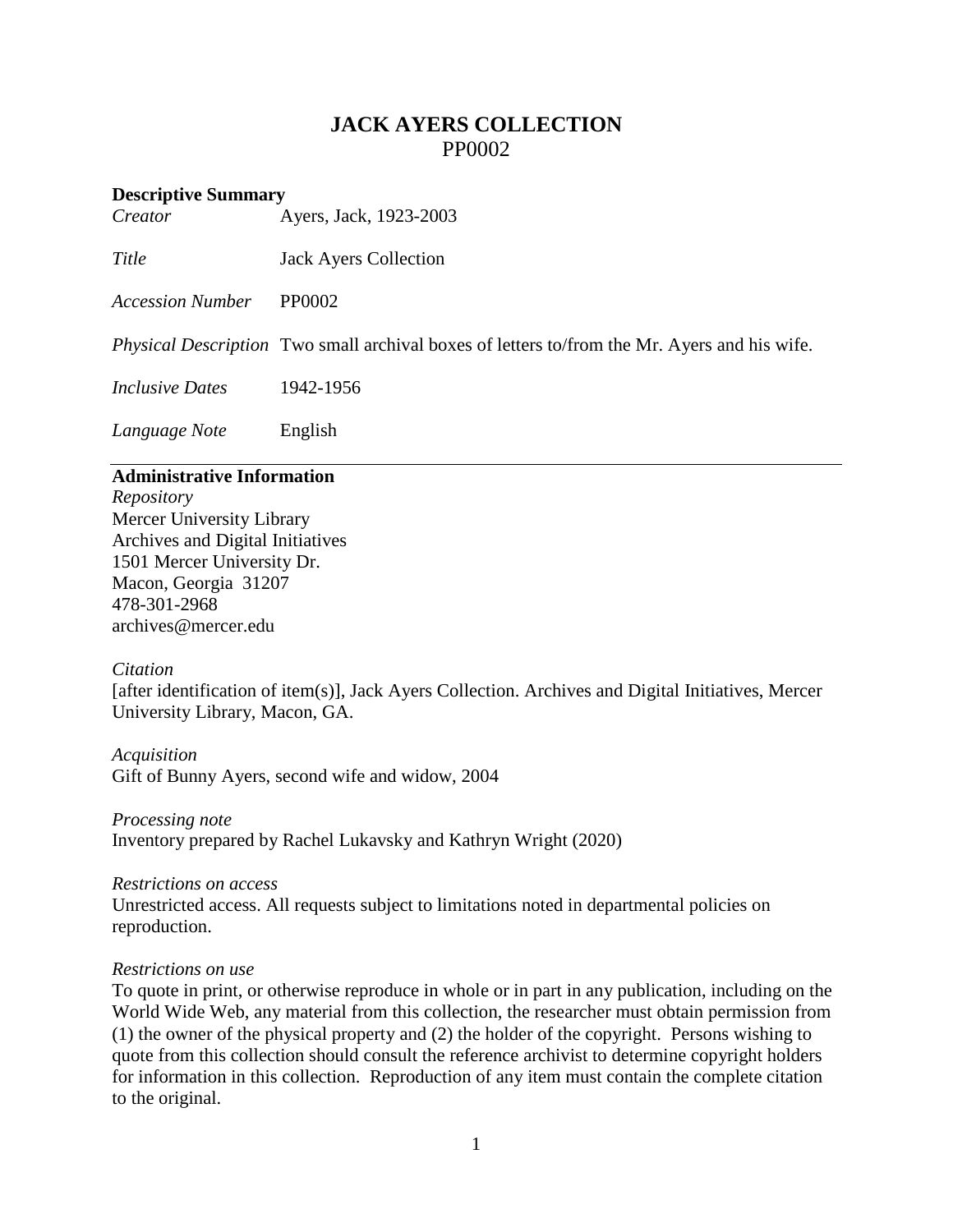## **Collection Description**

*Biographical Note*

Jack Ayers was born on September 7, 1923 in Akron, OH. At some point in his early life, Mr. Ayers moved from Akron to Evans County, Georgia.

Mr. Ayers was baptized at Evans Baptist Church in Evans County in August 1934. He attended Evans High School. He began his formal education at Brewton-Parker Junior College and attended from 1940-1942. There is no record of him receiving a degree from the school. He then attended Furman University in Greenville, South Carolina, from 1942-1947, where he received an A.B. degree. During his time at Furman, Mr. Ayers also served as a Lieutenant in the U.S. Army Air Force from 1943-1945. He also attended Southwestern Baptist Theological Seminary in Texas from 1947-1952, where he earned a B.D.

Mr. Ayers was ordained at Harmony Baptist Church in Fort Worth, Texas, on June 1, 1948. He went on to pastor Baptist churches in Georgia, South Carolina, and Texas. He served as the Director of Missions for the Dodge County Baptist Association (1966-1972) and the Central Georgia Area of the Georgia Baptist Convention (1972-1989).

Mr. Ayers was married to Daphne Kirkland from November 11, 1945, until her death in 1984. The couple had 4 children. Mr. Ayers was married to Marion "Bunny" Martin from 1985 until his death on August 17, 2003.

#### *Scope and Content Note*

Most of the letters in this collection relate to a member of "The Greatest Generation" and "The Girl He Left Behind"—but later married. This collection contains many letters between Mr. Ayers to his wife, Daphne, as well as from family members and friends. There are also copies of Mr. Ayers' Veterans Administration Financial Records, photographs, mixed materials, notebooks, eyeglasses, lists, booklets, and cards.

## *Subjects*

Ayers, Jack (1923-2003) Baptists – Georgia – Clergy Brewton-Parker Junior College Dodge County Baptist Association Furman University Georgia Baptist Convention Harmony Baptist Church (Fort Worth, Tx.) Missions Southwestern Baptist Theological Seminary U.S. Army Air Force

*Related Material* None